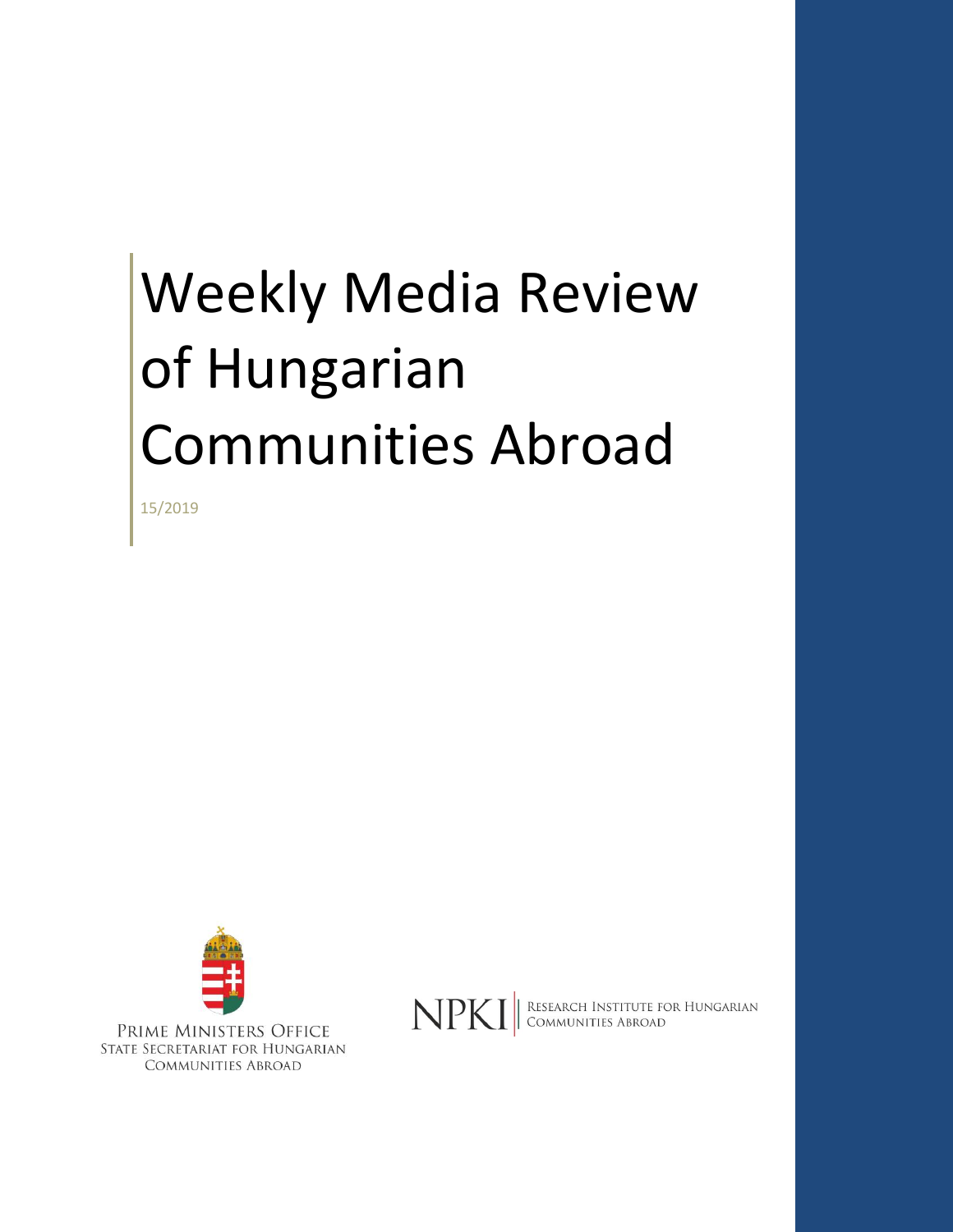

# Viktor Orbán receives the leaders of the Hungarian member organizations of the EPP

On Monday, Prime Minister and President of Fidesz Viktor Orbán welcomed the presidents of Hungarian member organizations of the European People's Party. The meeting was attended by: Deputy Prime Minister and President of the Christian Democratic People's Party (KDNP) Zsolt Semjén, President of the Democratic Alliance of Hungarians in Romania (Hunor Kelemen), President of the Party of the Hungarian Community (MKP) József Menyhárt and President of the Alliance of Vojvodina Hungarians (VMSZ) István Pásztor. In addition to European political issues and current strategy for Hungarian communities abroad, the party leaders discussed preparations for the approaching European Parliament elections, with a view to achieving the strongest possible Hungarian representation in the next European Parliament. There was also discussion of Hungarian economic development programs in neighboring countries implemented with assistance from the Hungarian Government.

#### Prime Minister Viktor Orbán to visit Transylvania before EP elections

Speaking to a Hungarian newspaper, the chairman of the Democratic Alliance of Hungarians in Romania (RMDSZ) Hunor Kelemen said that Prime Minister Viktor Orbán will visit Transylvania in May, before European Parliament elections. Mr. Kelemen said this after he had talks with the Hungarian Prime Minister together with the leaders of the partner organizations of the European People's Party (EPP). The head of the RMDSZ added that they had also talked about a joint campaign as part of which they agreed that the Hungarian Prime Minister will make a visit to Transylvania in May. Mr. Kelemen added that "the RMDSZ will probably have political messages which have meeting points with those of the Fidesz."

#### Árpád János Potápi receives Rákóczi Award

On Thursday, Rákóczi Awards were presented for the first time at the Ferenc Rákóczi II Roman Catholic High School in Marosvásárhely/ Târgu Mureș to those persons who contributed to the re-establishment of the school. In March, Minister of Foreign Affairs and Trade Péter Szijjártó received the award in advance and this time five further persons were presented the prize. One of them was State Secretary for Hungarian Communities Abroad at the Prime Minister's Office Árpád János Potápi. Speaking at the ceremony, the state secretary stressed that the issue of the school mobilized a lot of people and many of them stood up for the institution. He added that "I know that today I am in the foreground but there many people behind us. The reestablishment of the school is the joint merit of Hungarians around the world, from Canada to Sweden, as well as Hungarians in the Carpathian Basin who joined together for the school." Mr. Potápi added that the issue of the Roman Catholic High school was

H-1055 BUDAPEST, KOSSUTH L. TÉR 4. PHONE: +36-1-795-48-14 FAX:  $+36-1-795-01-46$ ADDRESS: H-1357 BUDAPEST, PB.: 2.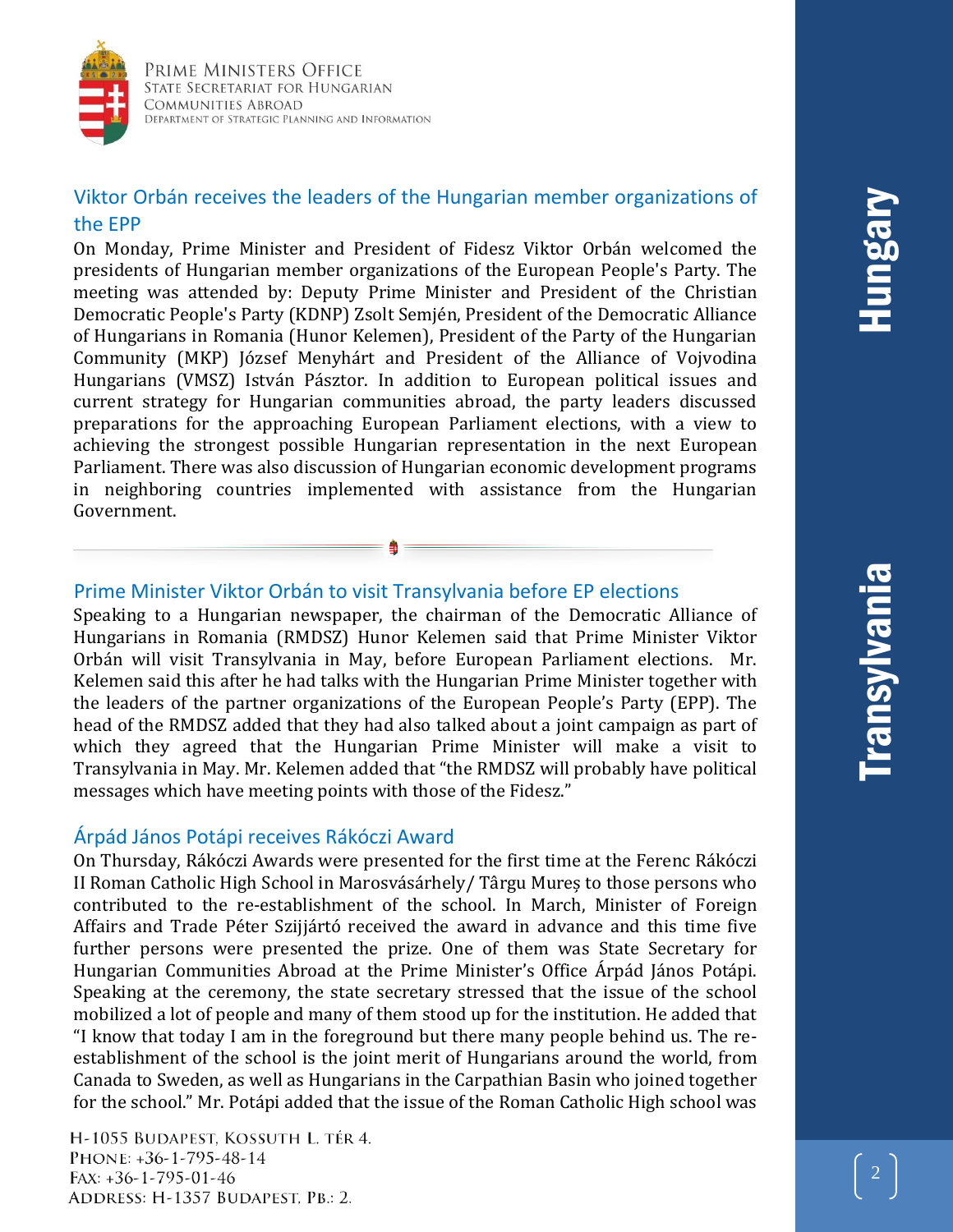

Prime Ministers Office STATE SECRETARIAT FOR HUNGARIAN **COMMUNITIES ABROAD** DEPARTMENT OF STRATEGIC PLANNING AND INFORMATION

not only the issue of Marosávásárhely and the school but the entire nation, a question of human rights." The state secretary added that "in addition to Hungarian political and public life, Romanians also stood up for the school, I would like to express my special thanks to them for it."

## The MKP launches a petition in the issue of the Hungarian national anthem

Speaking at a press conference in Pozsony/Bratislava, the leaders pf the Party of the Hungarian Community (MKP) announced that the MKP would launch a petition and would ask Slovakian President Andrej Kiska to veto the recently adopted legislative amendment which states that a foreign country's national anthem cannot be sung or played in Slovakia unless an official delegation of that state is present. According to the amendment, singing the Hungarian anthem at public events is punishable by law. The new law was adopted by the Slovakian Parliament on 27 March and among others, it was voted on by representatives of the Hungarian-Slovakian mixed party Most-Híd. The law became widely known on Thursday and it caused public outrage among Hungarians living in Slovakia. From 15 May – if the law enters into force – singing the Hungarian anthem is punishable by a EUR 7,000 fine.

# Péter Szijjártó: Hungarian-Slovakian relations must be placed on a foundation of mutual respect

Speaking to the Hungarian news agency MTI by telephone following a meeting with his Slovakian counterpart Miroslav Lajčák, Minister of Foreign Affairs and Trade Péter Szijjártó said that "Hungarian-Slovakian relations must be placed on a foundation of mutual respect". Mr. Szijjártó said he and the Slovakian Foreign Minister had agreed that relations between the two countries must be placed on a foundation of mutual respect, and that the Hungarian national minority represents a resource in this. The talks took place on the sidelines of the meeting of NATO foreign ministers held in Washington to mark the 70th anniversary of the founding of the alliance, after it became known that on 27 March the Slovakian Parliament adopted a legislative amendment based on which the national anthem of another country can only be sung in Slovakia if an official delegation from the given country is present. Mr. Szijjártó said he had spoken about the issue with the chairman of the Party of the Hungarian Community (MKP) József Menyhárt, and with the parliamentary fraction leader of the country's smallest coalition party, the Most-Híd (Bridge) party, Tibor Bastrnák.

H-1055 BUDAPEST, KOSSUTH L. TÉR 4. PHONE: +36-1-795-48-14  $FAX: +36-1-795-01-46$ ADDRESS: H-1357 BUDAPEST, PB.: 2.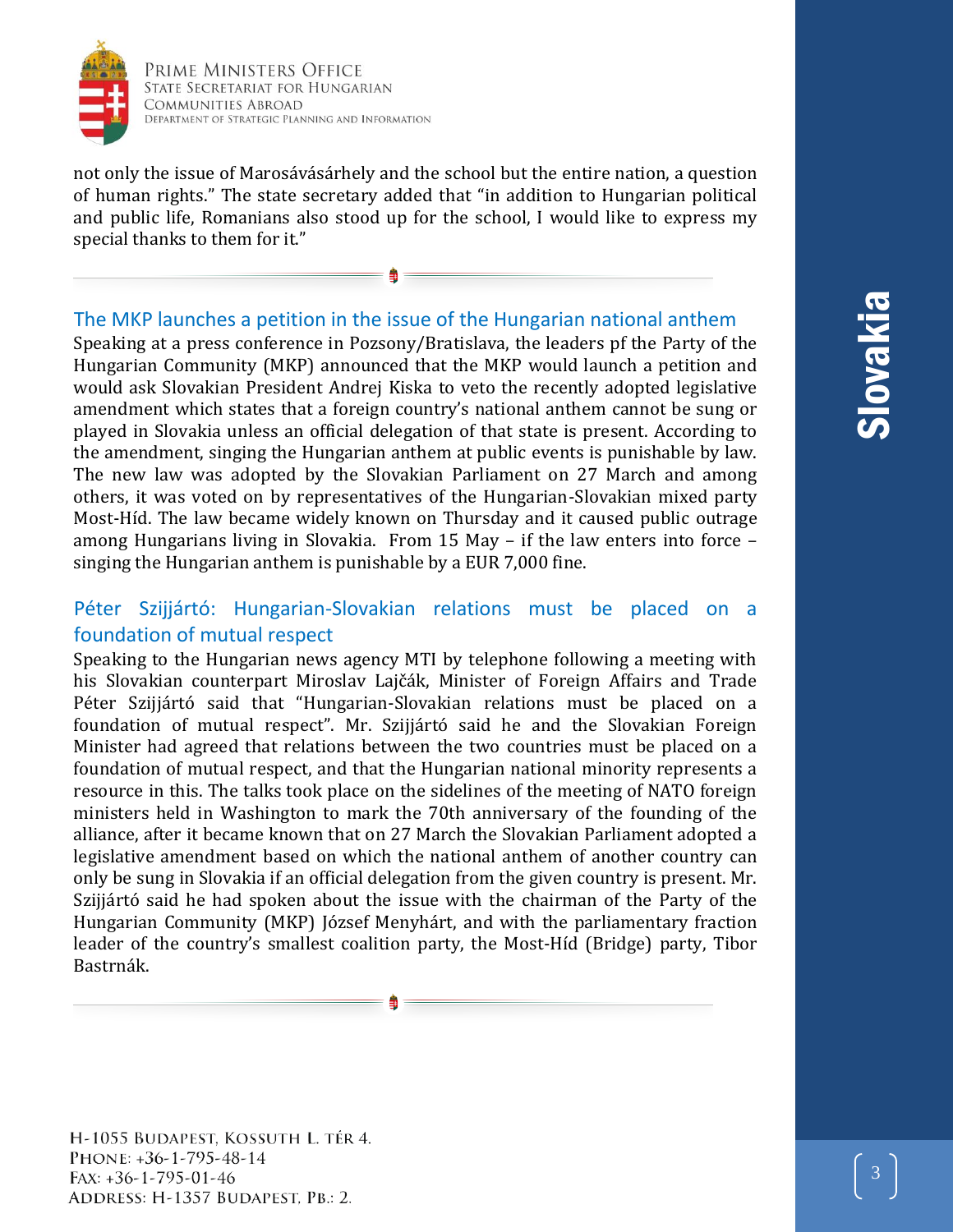

Prime Ministers Office STATE SECRETARIAT FOR HUNGARIAN **COMMUNITIES ABROAD** DEPARTMENT OF STRATEGIC PLANNING AND INFORMATION

# Árpád János Potápi: the renovation of the Zenta High School is an example of excellent Hungarian-Serbian cooperation

On Wednesday, the new wing of the Zenta/Senta High School in Vojvodina – the building of which was supported by the Hungarian Government – was inaugurated. The total renovation of the building was supported by both Hungary and Serbia. Speaking at the event, State Secretary for Hungarian Communities Abroad Árpád János Potápi said that the institution is an excellent example of how two countries can work together to help the region prosper. Mr. Potápi added that the Hungarian Government ensured HUF 120 million (EUR 380,000) for the expansion of the school which was built between 1906 and 1910. The state secretary added that the Hungarian government is ready to provide "all possible support to ensure Hungarian children and youth access to high standard education where they live and help them become a useful member of their communities in their homeland". Mr. Potápi added that as part of the 2019 – Year of Hungarian children abroad, the State Secretariat for Hungarian Communities Abroad continues its work the aim of which is to ensure better living conditions for every generation. He added that as part of the Carpathian Basin Nursery School Program, six kindergarten centers will be established for dispersed Hungarian communities in Vojvodina, 17 kindergartens will be renewed and near 70 playgrounds will be built.

# The president of the VMSZ encourages Hungarians in Vojvodina to take part in EP elections

Speaking in an interview, the chairman of the Alliance of Vojvodina Hungarians (VMSZ) István Pásztor has encouraged Hungarians living in Vojvodina to take part in EP elections. Mr. Pásztor added that "it is not right that Serbia has to "wait" in the anteroom of the European Union." He added that "through the participation in the work of the European Parliament, we will make every effort to accelerate this process." As has been reported, 2019 is the first year when Hungarians living outside Hungary can vote in EP elections. This means that almost 50,000 Hungarians living in Serbia can vote for one of the Hungarian lists. Mr. Pásztor stressed that "it is important to take part in decisions which also have an impact on our life in the following five years."

#### The KMKSZ celebrates its 30th anniversary

On Saturday, the Cultural Association of Hungarians in Transcarpathia (KMKSZ) held its 30th general assembly in Ungvár/Uzhhorod. Addressing the event, the president of the association recalled the most important milestones of the past 30 years, stressing that the KMKSZ always represented the interests of the Hungarian community in Transcarpathia and it will continue this work in the future. Mr. Brenzovics added that this "advocacy work" has never been as important as today, in the current situation in Ukraine. Mr. Brenzovics added that the past five years was the

H-1055 BUDAPEST, KOSSUTH L. TÉR 4. PHONE: +36-1-795-48-14  $FAX: +36-1-795-01-46$ ADDRESS: H-1357 BUDAPEST, PB.: 2.

4